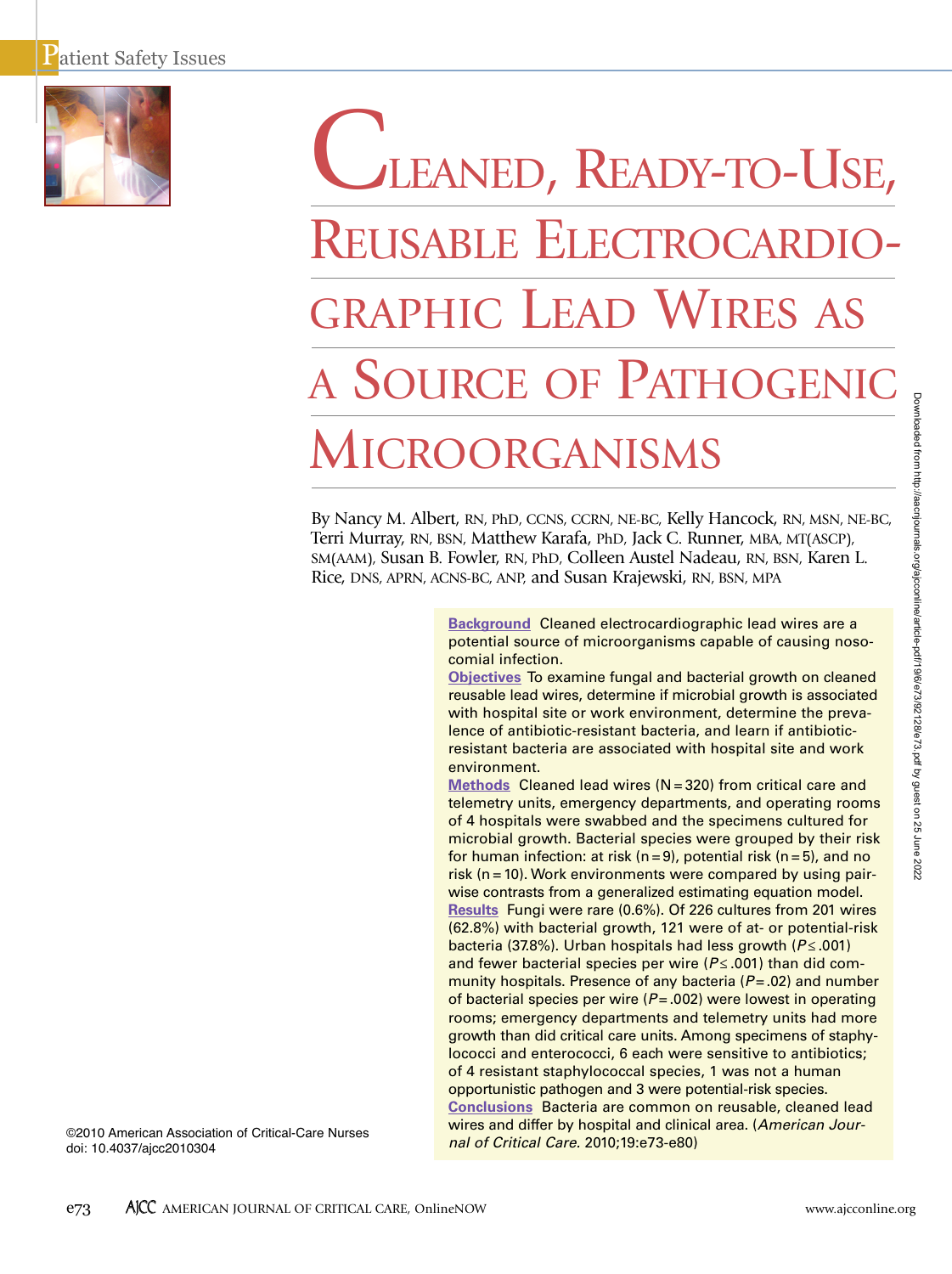Realth carelectrocardiographic (ECg) lead wires are a common environmental surface that comes in direct contact with patients in intensive care units (ICUs), intermediate or telemetry care areas (Tele), emergency departments (EDs), and operating rooms (ORs). The lead wires may have pathogens that could be dispersed to immunocompromised patients or patients with open wounds, potentially resulting in health care–associated infections.

Although no research reports of microbial growth on cleaned, reusable ECg lead wires have been published, 2 articles in the literature prompted further study. In 1 article,<sup>1</sup> in an interview format, an investigator provided a brief overview of the results of a single-center study of 100 randomly selected, cleaned, reusable ECg lead wires that were swabbed before being used on new ICU patients. The overall rate of microbial contamination was not reported; however, the investigator found that 77% of the wires had antibiotic-resistant nosocomial pathogens. Of the contaminated lead wires, 67% had vancomycinresistant enterococci (VRE), and 12% had gramnegative bacilli resistant to extended- spectrum β-lactams. The one-half page review was written by a reporter and did not include the methods of swabbing, data collection, or laboratory analysis and did not give full details of the results. Consequently, conclusions and implications about the high antibiotic-resistant contamination rate could not be made.

The only other article<sup>2</sup> in the literature that included information on microbial growth on ECg lead wires was an epidemiological investigation of a 13-month-long VRE outbreak in a burn ICU that involved 21 patients. The investigators identified one instance in which a lead wire, swabbed as part of weekly patient surveillance, was positive for VRE. In this instance, the lead wire was on a patient, and

#### **About the Authors**

**Nancy M. Albert** is director and **Susan Krajewski** is a research nurse in Nursing Research and Innovation, **Kelly Hancock** is nursing director and **Terri Murray** is a nurse manager in the Heart and Vascular Institute, and **Matthew Karafa** is a research associate in Quantitative Health Sciences, at the Cleveland Clinic, Cleveland Ohio. **Jack C. Runner** is an administrative director at North Coast Clinical Laboratory, Inc, Sandusky, Ohio. **Susan B. Fowler** is a clinical nurse researcher at Atlantic Health, Morristown, New Jersey. **Colleen Austel Nadeau** is a senior cardiac specialist in heart failure at Sharp Grossmont Hospital, La Mesa, California. **Karen L. Rice** is program director at The Center for Nursing Research at Ochsner Medical Center, New Orleans, Louisiana.

**Corresponding author:** Nancy M. Albert, RN, PhD, Cleveland Clinic, 9500 Euclid Ave, J3-4, Cleveland, OH 44195 (e-mail: albertn@ccf.org).

VRE isolates from the wire had the same pattern of pulsed-field gel electrophoresis typing as the patient who had occupied the room before the VRE outbreak ended. Nurses' hands were not studied for bacterial growth at the time the contaminated lead wire was detected, so an association between VRE infection and transmission of the organism by the lead wire was speculative. Transmission could have occurred via health care workers' hands or via other paths.

ECg lead wires may be contaminated with microorganisms; however, the prevalence, types, and sensitivity of such bacteria to antibiotics are unknown. Additionally, little evidence is available on findings from multiple environments within a single hospital or from multiple hospitals when the same research method is used in all environments and in more than a single hospital. Both reports<sup>1,2</sup> that raised

awareness of resistant bacteria on ECG lead wires were from individual medical centers. personnel in the centers might not have conformed with cleaning policies and procedures for lead wires or with universal precautions and hand washing to prevent exposure to potentially infectious material. Important pathogens, all of which could cause infection, have been found on common hospital and

personnel equipment and belongings, 3-8 work surfaces, shared medical devices,<sup>9,10</sup> and environmental surfaces around patients.<sup>9-11</sup> ECG lead wires may be a vector in the transfer of microorganisms and a source of health care–associated infections.

The primary purpose of our multicenter study was to determine the presence and number of bacterial and fungal species on cleaned, reusable ECg lead wires from multiple hospitals and from multiple work environments in each hospital. secondary aims were to determine if microbial growth was associated with hospital site or work environment (ICU, Tele, ED, and OR), determine the prevalence of antibiotic-resistant bacteria, and learn if antibioticresistant bacteria were associated with hospital site and work environment.

The prevalence and types of bacteria on cleaned electrocardiographic (ECG) lead wires is unknown.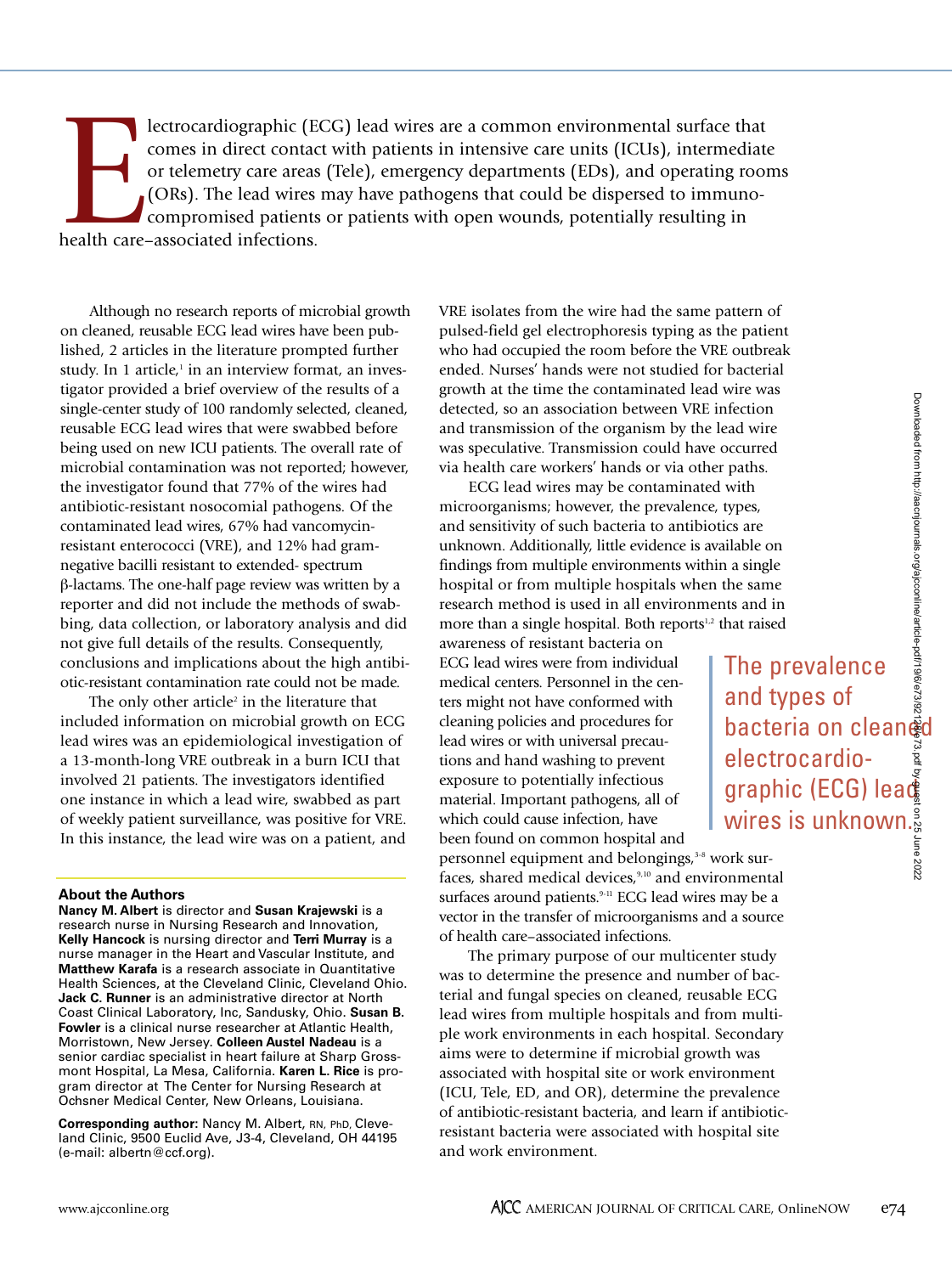# **Methods Setting and Sample**

This descriptive, cross-sectional study involved 4 hospitals selected on the basis of location (Northeast, Midwest, West, and south), number of beds, and willingness to swab cleaned, reusable ECG lead wires for detection of microorganisms in 4 work environments: OR, ICU, Tele, and ED. Study teams

Data were collected in 4 Magnet hospitals from different areas of the country.

were led by a microbiologist from the independent certified, central laboratory that analyzed samples and included a representative from the sponsoring company, who ensured consistent data collection practices at each site, and a nurse from each hospital site. Team members wore masks, gowns, and gloves during swabbing of randomly cho-

sen cleaned, reusable ECG lead wires that were either hanging from the ECg cable at the bedside of a cleaned, ready-to-use room or in a box, container, or cubby area where cleaned lead wires were stored in each work environment.

A total of 320 swabbings for bacteria and fungi were collected from each hospital (80 per hospital) and each work environment (20 per work environment at each hospital). When hospitals had more than a single ICU, Tele, or OR area, swabbing was completed at the first work environment approached, chosen by the nurse on the study team, until a sample size of 20 was reached. When the target sample size was not reached, another unit of the same work environment type was chosen by the study nurse, on the basis of convenience, to complete data collection for that work environment. Cleaned, reusable ECg lead wires were selected on the basis of availability (convenience sample in an empty, ready-to-use patient room or stored in a central location). Communication about the study was minimized at each hospital to ensure that the

# A microbiologist from an independent central laboratory led the study teams.

swabbings represented usual care practices. The study was deemed exempt from approval by the institutional review boards of the participating hospitals.

# **Data Collection**

swabbing procedures were carried out in 1 day at each hospital. swabs for bacteria and fungi were

removed from packaging and moistened with a drop of sterile saline. The swabs were used on the lower third of ECg lead wires and snaps or buttons at the

terminal parts of lead wires and then were placed in transport media and sealed. At each hospital, the study nurse assisted the microbiologist from the central laboratory in packaging and shipping. Case report forms were completed for each swabbing, including information on site and work environment, and then both the microbial specimens and the forms were placed in a ziplock biohazard bag. A requisition form for shipping was placed in the pouch of the biohazard bag. All samples were shipped to the central laboratory within 24 hours.

At the central laboratory, cultures of the swabs were immediately set up and incubated for a minimum of 48 hours for aerobic bacteria and 96 hours for anaerobic bacteria. Fungal cultures were held for a minimum of 30 days before being reported as no growth of fungus. Isolates from the cultures were identified by using standard microbiological and biochemical laboratory techniques. The independent laboratory was accredited by the College of American pathologists.

# **Analysis**

The independent laboratory provided a written report of the number and type of bacteria and fungi identified on each ECG lead wire and an Excel file of data to the principal investigator. before research questions about hospital and work environment were answered, microorganisms were grouped by species for risk for human infection. At-risk species were those that could cause infection in urinary, respiratory, and other tracts or on skin or could lead to pneumonia, meningitis, septicemia, or other medical conditions. bacteria were also labeled at-risk if they had a higher probability of causing a wide variety of infections or were associated with high morbidity or mortality. potential-risk species were those with potential to cause bacteremia or endocarditis, especially in immunocompromised patients and patients with open wounds. species labeled no-risk or rare-risk were those not known to cause infection or disease in humans.

After bacterial species were grouped by risk, models of presence vs absence of bacteria were generated by using a generalized estimating equation logistic model with adjustments for multiple species on some lead wires. The number of bacterial species per lead wire was analyzed by using a generalized estimating equation–corrected poisson regression model. pairwise differences were used to determine differences in sites and units, and those differences were bonferroni corrected for the 6 comparisons, resulting in a significance criterion of *P* < .008.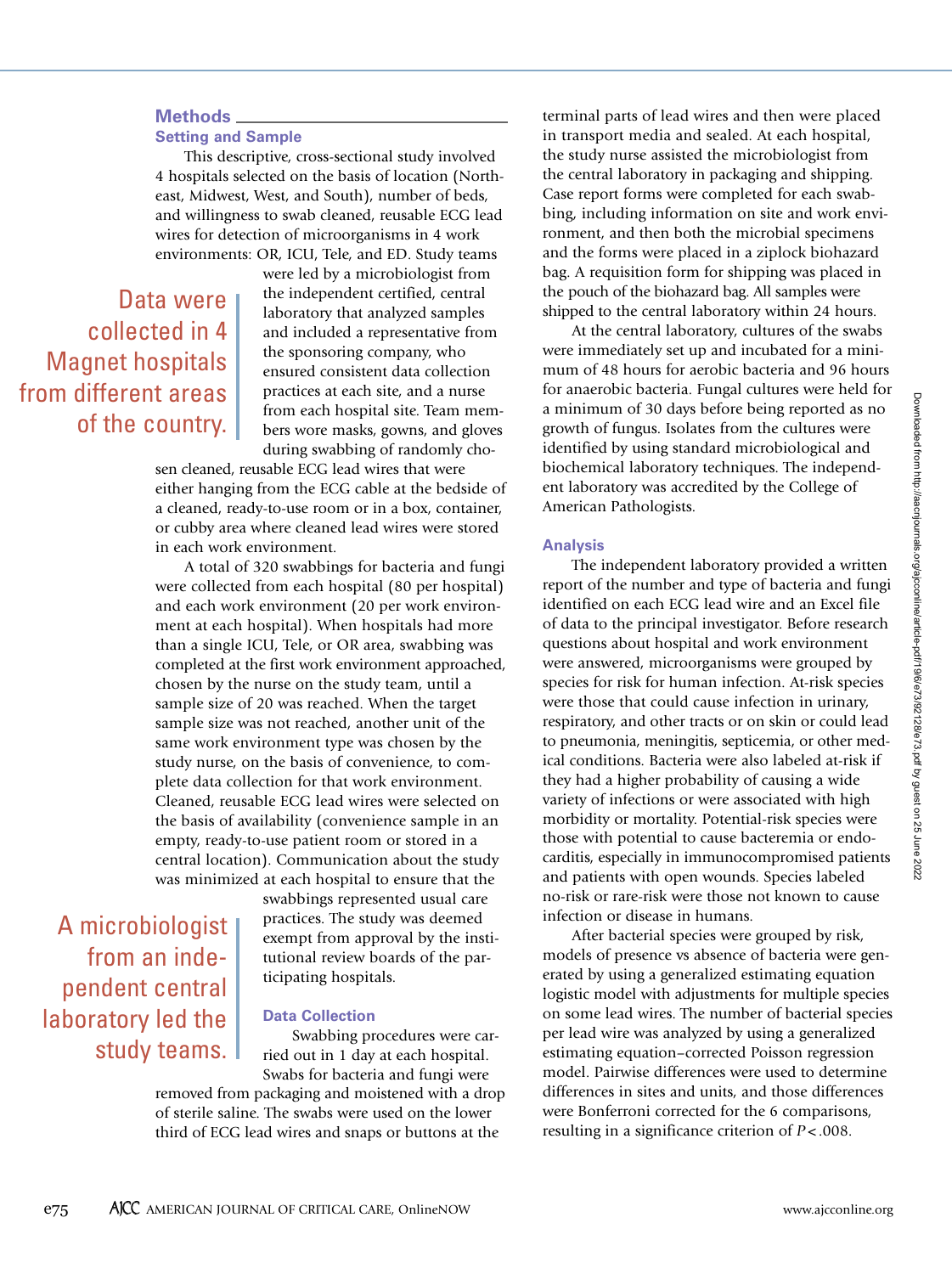## **Results**

All specimens were collected between November 2007 and February 2008. Among the 4 participating hospitals, the number of beds ranged from 481 to more than 1000. All hospitals were designated as Magnet hospitals by the American Nurses Association, and all had written cleaning policies for reusable ECG lead wires. Of the 4 hospitals, 2 were urban teaching facilities, 1 was a community teaching facility, and 1 was a nonteaching community hospital. Although all swabbed ECg lead wires had been previously cleaned and were ready to use, some appeared visibly dirty and some had dried blood on them. After being rubbed over the surface of the lead wires and snaps or buttons, some swabs had visible stains.

#### **Bacteria**

A total of 226 cultures of specimens with bacterial growth were identified from 201 of the 320 ECg lead wires (62.8%). by hospital, the percentage of lead wires with bacterial growth varied from 49% to 80% of those sampled. In total, 24 bacterial species were identified: 9 at-risk species, 5 potential-risk species, and 10 no- or rare-risk species (Table 1). by risk for human infection, at-risk species were detected in 25 of the 226 cultures (11.1%), potentialrisk species in 102 (45.1%), and no- or rare-risk species in 99 (43.8%).

Among the hospitals, the 2 urban facilities had less bacterial growth (first urban hospital compared with each community hospital, both *P* < .001; second urban hospital compared with each community hospital, *P*=.04 and .009) and fewer bacterial species per ECg lead wire (first urban hospital compared with each community hospital, *P* = .001 and *P* < .001; second urban hospital compared with each community hospital,  $P = .01$  and .002) than did community hospitals, and the largest urban hospital had less growth of at-risk species and fewer species per lead wire than did the other 3 hospitals (all  $P \le 0.05$ ). By hospital, 121 of the 320 ECG lead wires swabbed (37.8%; range, 28.8%-43.8%; see Figure) had at-risk or potential-risk bacteria.

by work environment, presence vs absence of bacteria differed (*P* = .02). Table 2 provides odds ratios for the presence of any bacteria and of at-risk and potential-risk bacteria by work environments. Overall differences in each bacterial category by work environment were not statistically significant. however, lead wires swabbed in an OR were 75% less likely to have any bacterial species present compared with lead wires swabbed in an ED  $(P=.006)$  and 60%

#### **Table 1 Bacteria cultured from swabs of electrocardiographic lead wires**

| <b>Isolate</b>                     | Level of<br>risk <sup>a</sup> | No. of isolates<br>$(n = 226)$ | <b>Percentage of</b><br>lead wires<br>positive for<br>isolate<br>$(n = 201)^{b}$ |
|------------------------------------|-------------------------------|--------------------------------|----------------------------------------------------------------------------------|
| Staphylococcus epidermidis         | $***$                         | 60                             | 29.9                                                                             |
| <b>Baccillus species</b>           | ***                           | 51                             | 25.4                                                                             |
| <b>Staphylococcus hominis</b>      | $***$                         | 38                             | 18.9                                                                             |
| Staphylococcus warneri             | ***                           | 16                             | 8.0                                                                              |
| <b>Staphylococcus haemolyticus</b> | $\star$                       | 8                              | 4.0                                                                              |
| <b>Micrococcus species</b>         | ***                           | $\overline{7}$                 | 3.5                                                                              |
| Corynebacterium species            | $***$                         | $\overline{7}$                 | 3.5                                                                              |
| Staphylococcus capitis             | ***                           | $\overline{7}$                 | 3.5                                                                              |
| Acinetobacter Iwoffii              | $\star$                       | 7                              | 3.5                                                                              |
| Staphylococcus simulans            | ***                           | 4                              | 2.0                                                                              |
| <b>Enterococcus faecium</b>        | $\star$                       | 3                              | 1.5                                                                              |
| Staphylococcus aureus              | $\star$                       | $\overline{\phantom{0}}$       | 1.0                                                                              |
| Staphylococcus auricularis         | ***                           | $\overline{2}$                 | 1.0                                                                              |
| <b>Enterococcus faecalis</b>       | $\star$                       | $\overline{\phantom{0}}$       | 1.0                                                                              |
| <b>Brevibacterium species</b>      | ***                           | $\overline{\phantom{0}}$       | 1.0                                                                              |
| Staphylococcus lugdunensis         | $***$                         | $\overline{\phantom{0}}$       | 1.0                                                                              |
| Streptocossus agalactiae           | $\star$                       | 1                              | 0.5                                                                              |
| Enterococcus casseliflavus         | $\star$                       | 1                              | 0.5                                                                              |

a \* at risk, \*\* potential risk, \*\*\* no/rare risk.

<sup>b</sup> Because of rounding, percentages do not total 100.





less likely to have any bacterial species present compared with lead wires swabbed in Tele areas (*P*=.04).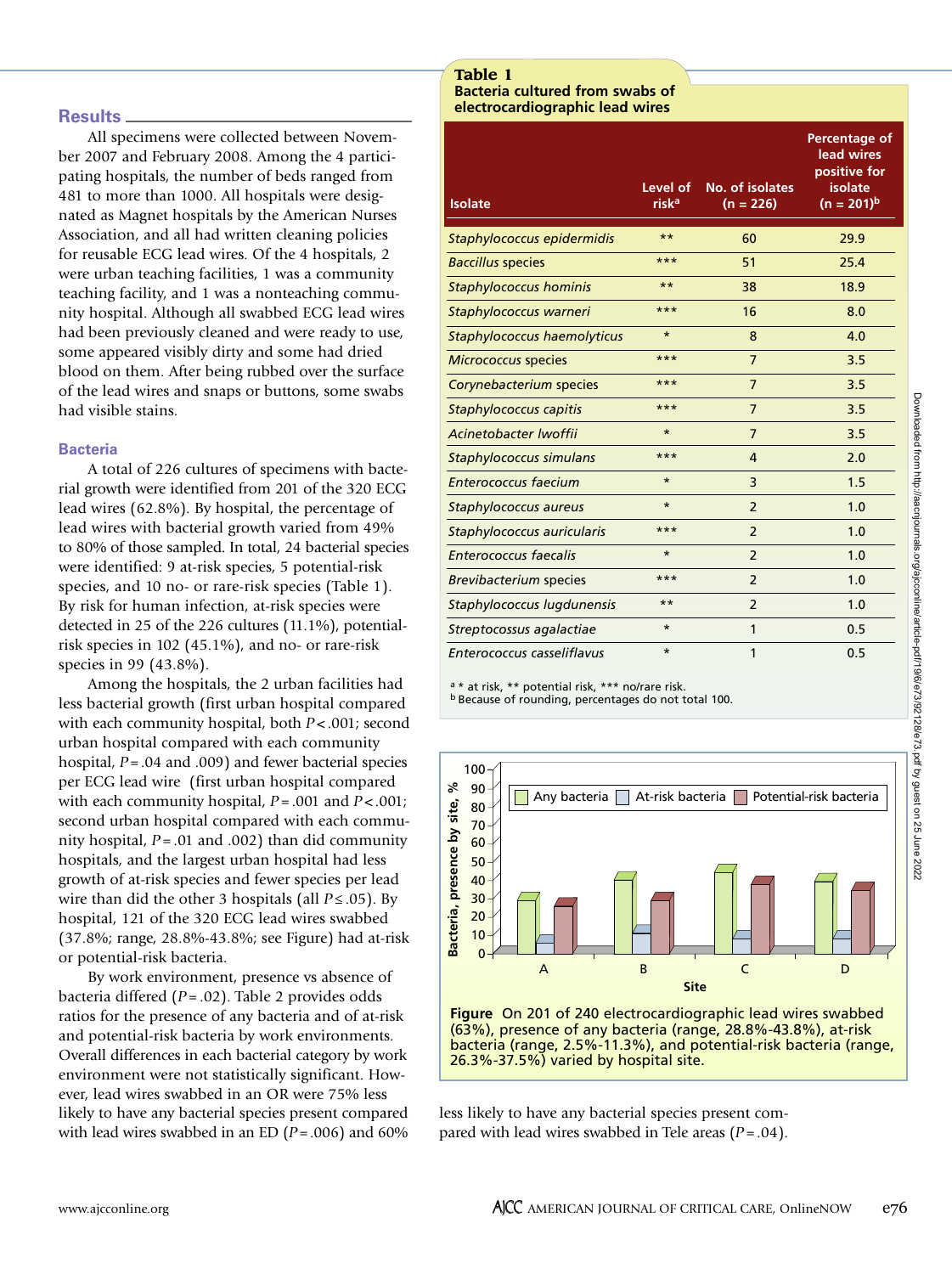## **Table 2**

**Summary of the presence-vs-absence modeling strategy for growth of organisms, by work environment**

| Growth                         | <b>Detail</b>     | <b>Odds</b> ratio<br>(95% confidence<br>interval) | P    |
|--------------------------------|-------------------|---------------------------------------------------|------|
| <b>Any organism</b>            |                   |                                                   |      |
| Work environment               |                   |                                                   | .08  |
|                                | <b>ED vs ICU</b>  | 2.83<br>$(0.9 - 8.5)$                             | .06  |
|                                | Tele vs ICU       | 1.72<br>$(0.7 - 4.4)$                             | .26  |
|                                | OR vs ICU         | 0.70<br>$(0.3-1.6)$                               | .40  |
|                                | Tele vs ED        | 0.61<br>$(0.3-1.2)$                               | .18  |
|                                | OR vs FD          | $(0.1 - 0.7)$<br>0.25                             | .006 |
|                                | OR vs Tele        | $(0.2 - 1.0)$<br>0.40                             | .04  |
| <b>At-risk organism</b>        |                   |                                                   |      |
| Work environment               |                   |                                                   | .06  |
|                                | FD vs ICU         | 12.38 (0.9-162)                                   | .06  |
|                                | Tele vs ICU       | 14.37 (1.6-127)                                   | .02  |
|                                | OR vs ICU         | $1.98(0.2-21.7)$                                  | .58  |
|                                | Tele vs FD        | $1.16$ $(0.4-3.8)$                                | .80  |
|                                | OR vs FD          | 0.16<br>$(0.0-1.3)$                               | .08  |
|                                | <b>OR vs Tele</b> | $(0.0 - 0.7)$<br>0.14                             | .02  |
| <b>Potential-risk organism</b> |                   |                                                   |      |
| Work environment               |                   |                                                   | .34  |
|                                | ED vs ICU         | $(0.5 - 4.7)$<br>1.50                             | .49  |
|                                | Tele vs ICU       | 0.97<br>$(0.4 - 2.7)$                             | .96  |
|                                | OR vs ICU         | 0.62<br>$(0.3-1.5)$                               | .28  |
|                                | Tele vs ED        | $(0.3-1.3)$<br>0.65                               | .24  |
|                                | OR vs ED          | $(0.1 - 1.2)$<br>0.42                             | .10  |
|                                | OR vs Tele        | 0.64<br>$(0.3 - 1.6)$                             | .35  |

Abbreviations: ED, emergency department; ICU, medical or surgical intensive care unit; OR, operating room; Tele, medical or surgical telemetry unit.

> For ECg lead wires sampled in a Tele area, odds for the presence of at-risk bacterial species were 14.4-fold greater than the odds for wires sampled in an ICU  $(P=.02)$ . ECG lead wires sampled in an OR were 86% less likely than lead wires in Tele areas to have at-risk bacteria present (*P* = .02).

> by work environment, the number of bacterial species per lead wire also differed (*P* = .002). Table 3 provides the odds ratios for the presence of multiple bacterial species per lead wire for any bacteria, at-risk bacteria, and potential-risk bacteria by work environment. Detection of multiple bacterial species of any type per lead wire differed significantly by work environment  $(P = .02)$ , whereas detection of multiple at-risk species (*P* = .05) and multiple potential-risk species  $(P = .23)$  per lead wire did not. Specifically, cleaned, reusable lead wires swabbed in an OR were 52% less likely to have multiple bacterial species than were wires swabbed in Tele areas (*P* = .007) and 57% less likely than wires swabbed in an ED  $(P = .002)$ . Likewise, cleaned, reusable lead wires swabbed in an OR were 85% less likely to have multiple at-risk bacterial species than were wires swabbed in a Tele

area  $(P=.01)$  and 82% less likely to have multiple at-risk species than were wires swabbed in an Ed (*P* = .05). Additionally, ECg lead wires swabbed in Tele and ED areas had 13- and 11-fold greater chances, respectively, for the presence of multiple at-risk bacterial species than did wires swabbed in ICU environments ( $P = .02$  and .05, respectively).

Nine bacterial species were resistant to all penicillin or tetracycline antibiotics (amoxicillin, ampicillin, erythromycin, oxacillin, penicillin, tetracycline); however, none of the resistant bacteria were *Staphylococcus aureus* or enterococci. Of the antibioticresistant bacterial species, 1 was an at-risk species (*Acinetobacter baumannii*/*Acinetobacter lwoffii*, found on 1 ECg lead wire), 3 were potential-risk species (*Staphylococcus epidermidis*, found on 2 lead wires; *Staphylococcus hominis*, found on 5 lead wires; and *Staphylococcus lugdunensis* found on 1 lead wire), and 1 was a no- or rare-risk species (*Staphylococcus warneri*, found on 1 lead wire).

Of staphylococcal and enterococcal species found on lead wires, 4 staphylococcal species (3 potential-risk and 1 no- or rare-risk species) were resistant to penicillin antibiotics. The 2 *S aureus* cultures were sensitive to penicillin antibiotics, and the 6 enterococcal species were sensitive to vancomycin.

# **Fungi**

Of 320 cultures, 2 (0.6%) were positive for the presence of fungi. specific fungi isolated were *Stemphylium,* commonly considered a contaminant and widely distributed outdoors in decaying vegetation and soil and indoors in dust, and *Penicillium,* which can be isolated from air, soil, plants, and sewage and on rare occasions causes opportunistic systemic infections or corneal infections in humans.

# **Discussion**

In this multicenter study encompassing 4 geographic regions of the United states and mid- to large-sized Magnet-designated hospitals, the presence of fungi on ECg lead wires was rare, but bacteria were common. Although 43.8% of bacterial species were not known to be isolated from humans or were highly unlikely to cause infection in humans, 11.1% of the species were at-risk bacteria and 45.1% were potential-risk bacteria. The presence of bacteria on lead wires differed by hospital site and by work environment. The largest hospital had the lowest number of lead wires with bacteria, and OR and ICU environments had lower numbers of lead wires with bacteria and a decreased likelihood of multiple species bacteria on individual lead wires than did Tele and ED environments.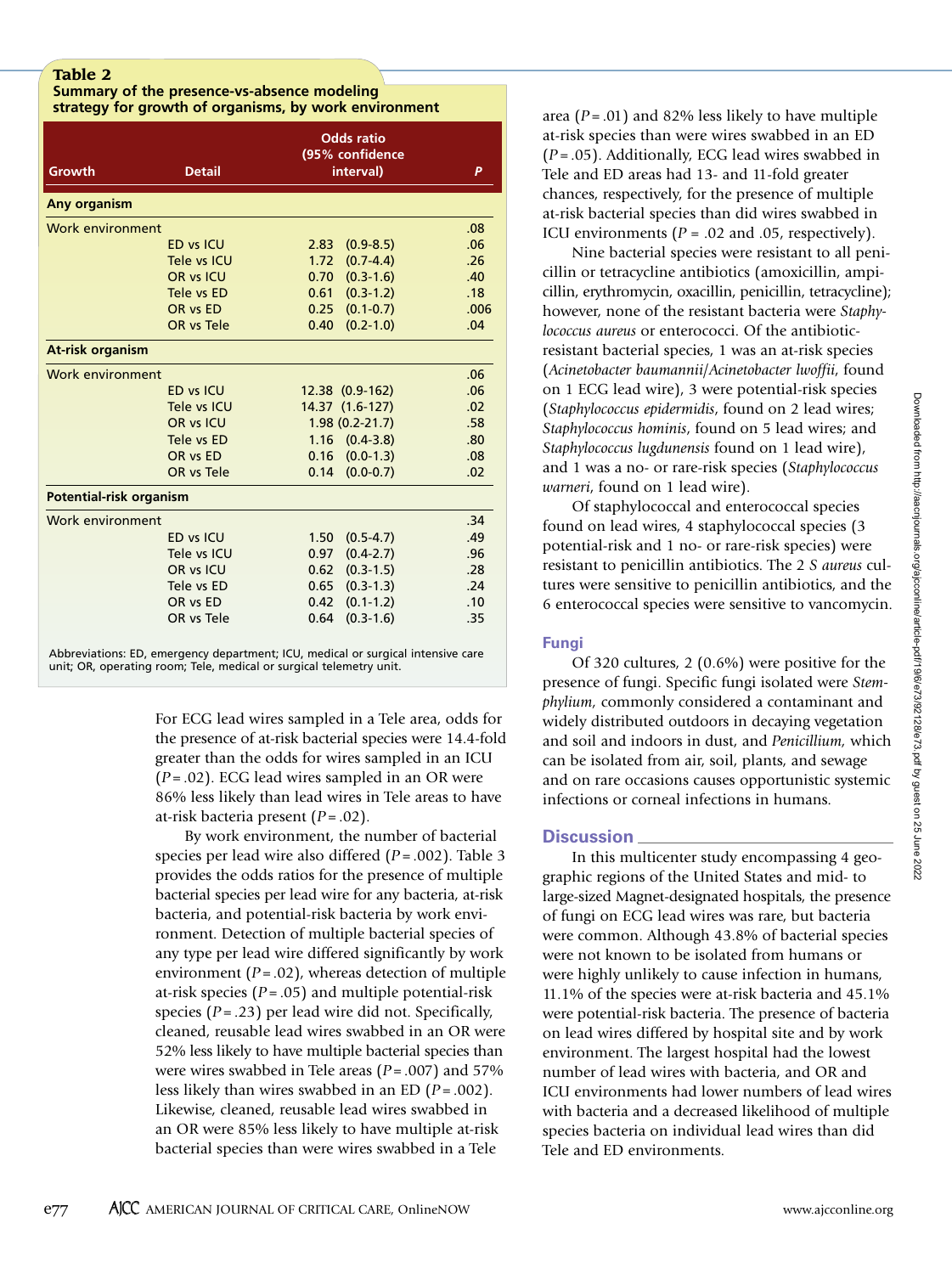In this study, differences in the prevalence of bacteria on ECg lead wires were associated with hospital size. The presence of bacteria on lead wires was lowest in the largest hospital (hospital A in the Figure); however, cleaning policies varied between work environments of hospital A, as they did in the other 3 hospitals. We could not compare our results with those of other studies of ECG lead wires because of the lack of any research articles on contamination of lead wires and of multicenter reports.

Most of the studies of bacterial contamination rates of environmental surfaces or devices have been single-center studies. However, in an examination<sup>8</sup> of bacterial growth on tourniquets and exsanguinators used in ORs at 3 hospitals, 1 hospital had a higher level of contamination of tourniquets than did the other 2 hospitals, and 1 hospital had a higher rate of contamination of exsanguinators before decontamination. The type of hospital was the only detail provided about differences in the hospitals. The hospital with less contamination was an elective orthopedic hospital, and the 2 hospitals with higher prevalence of bacterial growth were trauma hospitals. The investigators<sup>8</sup> speculated that the higher prevalence was due to greater throughput and greater number of patients with hospital- or community-acquired infections and open wounds in the trauma settings. Also, the hospital with higher bacterial counts on tourniquets before decontamination did not clean the tourniquets between surgical procedures. because of the few data on variation in bacterial growth on environmental surfaces or devices according to hospital size, a possible explanation for our findings is that compared with health care personnel in the other 3 hospitals, health care workers in hospital A washed their hands more often or with greater effectiveness; disinfected patient care, environmental, or device surfaces that come in contact with ECg lead wires; or disinfected reusable ECg lead wires between use in different patients.

Differences in the presence of bacterial growth on lead wires were also associated with work environment. OR and ICU environments had fewer lead wires with bacteria than did ED and Tele areas and a decreased likelihood for multiple bacterial isolates per lead wire. A systematic review<sup>12</sup> of the literature on MRsA in hospital-based studies of health care workers indicated that workers on a general unit had a higher prevalence of MRsA than did health care workers in an ICU and health care providers in an OR had a lower prevalence than did workers in the ICU. In a review by Schabrun and Chipchase<sup>13</sup> of 23 studies, the pooled mean of the level of bacterial contamination of health care equipment was

#### **Table 3**

#### **Summary of the bacterial-species-count-per-electrocardiographic-lead-wire modeling strategy for growth of organisms**

| Growth                         | <b>Detail</b>    | <b>Odds ratio</b><br>(95% confidence<br>interval) | P    |
|--------------------------------|------------------|---------------------------------------------------|------|
| <b>Any organism</b>            |                  |                                                   |      |
| Work environment               |                  |                                                   | .02  |
|                                | <b>ED vs ICU</b> | 1.91<br>$(1.1 - 3.5)$                             | .03  |
|                                | Tele vs ICU      | 1.71<br>$(1.0-3.1)$                               | .07  |
|                                | OR vs ICU        | $(0.5 - 1.4)$<br>0.83                             | .48  |
|                                | Tele vs ED       | $(0.6 - 1.2)$<br>0.90                             | .50  |
|                                | OR vs ED         | $(0.3 - 0.7)$<br>0.43                             | .002 |
|                                | OR vs Tele       | $(0.3 - 0.8)$<br>0.48                             | .007 |
| At-risk organism               |                  |                                                   |      |
| Work environment               |                  |                                                   | .05  |
|                                | <b>ED vs ICU</b> | 11.10 (1.0-126)                                   | .05  |
|                                | Tele vs ICU      | 13.01 (1.6-107)                                   | .02  |
|                                | OR vs ICU        | $1.98(0.2-19.5)$                                  | .56  |
|                                | Tele vs ED       | 1.17<br>$(0.4 - 3.4)$                             | .77  |
|                                | OR vs FD         | $(0.0-1.0)$<br>0.18                               | .05  |
|                                | OR vs Tele       | $(0.0 - 0.7)$<br>0.15                             | .01  |
| <b>Potential-risk organism</b> |                  |                                                   |      |
| Work environment               |                  |                                                   | .23  |
|                                | FD vs ICU        | 1.29<br>$(0.7 - 2.5)$                             | .46  |
|                                | Tele vs ICU      | $(0.5 - 2.1)$<br>1.07                             | .86  |
|                                | OR vs ICU        | $(0.4-1.3)$<br>0.73                               | .29  |
|                                | Tele vs ED       | $(0.6-1.2)$<br>0.82                               | .31  |
|                                | OR vs ED         | $(0.3 - 1.0)$<br>0.56                             | .05  |
|                                | OR vs Tele       | $(0.4-1.2)$<br>0.68                               | .21  |

Abbreviations: ED, emergency department; ICU, medical or surgical intensive care unit; OR, operating room; Tele, medical or surgical telemetry unit.

86.6% of all sampled equipment (stethoscope membranes and ear tips, otoscopes, auriscopes, diagnostic ultrasound equipment, and inferential therapy equipment), tested in a variety of environments. In a study<sup>8</sup> of contamination of medical charts in a surgical ICU and a surgical unit, the surgical ICU had more charts with pathogenic or potentially pathogenic bacteria (90% vs 72%; *P*=.002). Although the prevalence of MRsA in health care workers according to work environment seemed to match our findings, too few studies of bacterial growth on hospital surfaces associated with patient care were conducted in or analyzed according to the work environment to draw conclusions. Moreover, pathogens may persist on inanimate dry surfaces for months, 14 cleaning procedures may facilitate the distribution of bacterial contaminants, <sup>15</sup> and health care workers may transmit bacteria to patients and hospital surfaces. Thus, work environment may play both a direct and an indirect role in the prevalence of bacterial growth on specific surfaces, such as ECg lead wires.

Contaminated ECg lead wires can be both a source of cross-contamination and a mediator of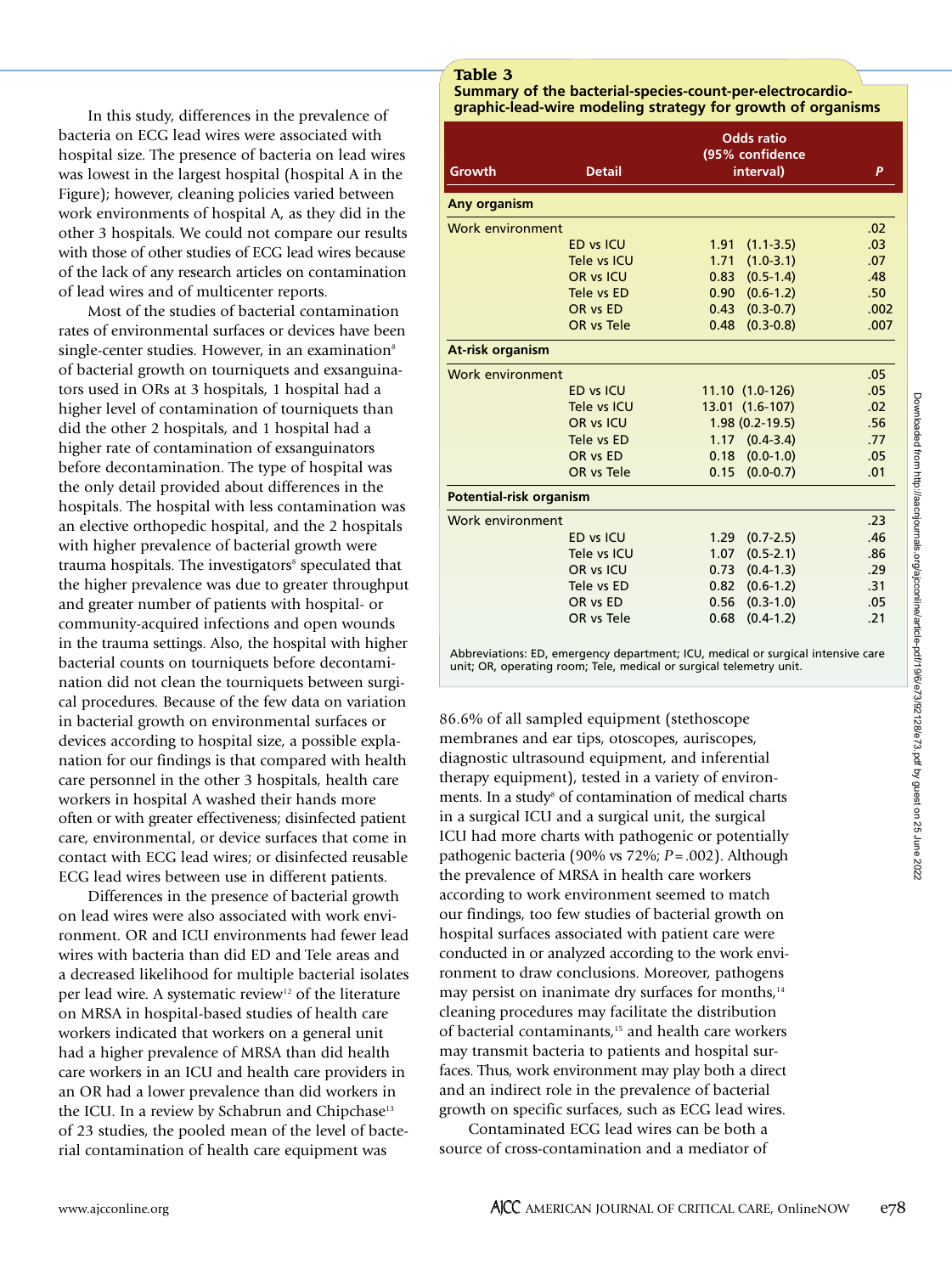cross-contamination from contaminated hands or gloves. The literature<sup>11,16</sup> provides reports of clinically important bacteria that may lead to health care– associated infections, for example, *Stenotrophomonas maltophilia, Klebsiella pneumoniae, Proteus mirabilis,*

# Urban facilities had less bacterial growth than did community hospitals.

and *Acinetobacter baumannii,* some of which are increasingly multidrug resistant. Although cultures of cleaned, reusable ECg lead wires in our study did not reveal all pathogens capable of causing health care–associated infections, 9 at-risk bacterial species and 5 potential-

risk bacterial species were identified. because contaminated inanimate surfaces such as ECG lead wires can be a source of cross-infection, health care personnel may need to consider interventions that reduce the potential for lead wires to cause health care–associated infections.

This study was limited to 4 mid- to large-sized hospitals and 4 work environments at each hospital. Our results may not be generalizable to hospitals and work environments that differ in size, use of ECg lead wires, patient and personnel characteristics, and other unknown factors that may be associated with bacterial growth on lead wires. swabbing of ECg lead wires was done in only 4 work environments (ICU, ED, Tele, and OR), preventing multivariate analyses of antibiotic-resistant bacteria according to hospital site and work environment. Finally, our methods involved assessing clean, readyto-use ECg lead wires and thus did not allow for establishing causality between pathogens on the lead wires and health care–associated infections because the lead wires were not in use on patients when the swabbing was done.

#### **Recommendations for Future Research**

Further research is needed to determine the level of risk for bacterial contamination of ECg lead wires and the risk of health care–associated infections

Contaminated ECG lead wires can be both a source and a mediator of crosscontamination.

in patients who are wearing cleaned, reusable but bacterially contaminated lead wires. Are immunocompromised patients, patients with open wounds, or patients who are older, sedated, or bedridden more susceptible than other patients are? Determining the predominant source of bacterial growth and of cross-infection of patients will be important. Are con-

taminated hands or gloves of health care workers or ECG lead wires the primary vector of bacteria or the source of cross-contamination of patients? Overall,

data on growth of pathogens on cleaned, reusable ECg lead wires need to be further defined on the basis of hospital and work environment characteristics, including cleaning policies and level of difficulty in cleaning surfaces of the lead wires and snaps or buttons. A long stay in a particular unit or in the hospital may negate optimal cleaning techniques if ECG lead wires are not intermittently cleaned with a germicidal solution while being worn by patients.

## **Conclusion**

This study provided important insights on the lack of fungal growth and the frequency of growth of at-risk and potential-risk bacterial species on cleaned, reusable ECg lead wires. bacterial growth on the lead wires differed by both hospital size and work environment. Ideally, these factors should not be associated with bacterial growth on lead wires. Nursing teams, including personnel responsible for cleaning ECg lead wires, need to review cleaning procedures, cleaning supplies, and storage practices used with cleaned lead wires. Adherence to universal precautions, hand washing behaviors, and other factors that could be associated with bacterial growth on the wires should be routinely explored at hospitals known to have bacterial contamination on cleaned lead wires. Research is needed to learn if bacterially contaminated ECg lead wires cause infections and if specific populations of patients are more susceptible to such infections than are other patients. Finally, development of cost-effective systems and practices to reduce health care–associated infections are an important goal of infection prevention. Attention to bacterial contamination of cleaned, reusable ECg lead wires may provide a specific target for action.

#### ACkNOWLEDGMENTS

This research was performed at the Cleveland Clinic, Cleveland, Ohio, Atlantic Health, Morristown, New Jersey, Sharp Grossmont Hospital, La Mesa, California, and the Ochsner Medical Center, New Orleans, Louisiana.

#### FINANCIAL DISCLOSURES

Covidien (Mansfield, Massachusetts) provided funding for the conduct of this study.

#### **eLetters**

Now that you've read the article, create or contribute to an online discussion on this topic. Visit **www.ajcconline.org** and click "Respond toThis Article" in either the full-text or PDF view of the article.

#### **REFERENCES**

- 1. Jancin B. Antibiotic-resistant pathogens found on 77% of ECG lead wires. *Cardiol News.* 2004:2(3):14.
- 2. Falk PS, Winnike J, Woodmansee C, Desai M, Mayhall CG. Outbreak of vancomycin-resistant enterococci in a burn unit. *Infect Control Hosp Epidemiol.* 2000;21:575-582.